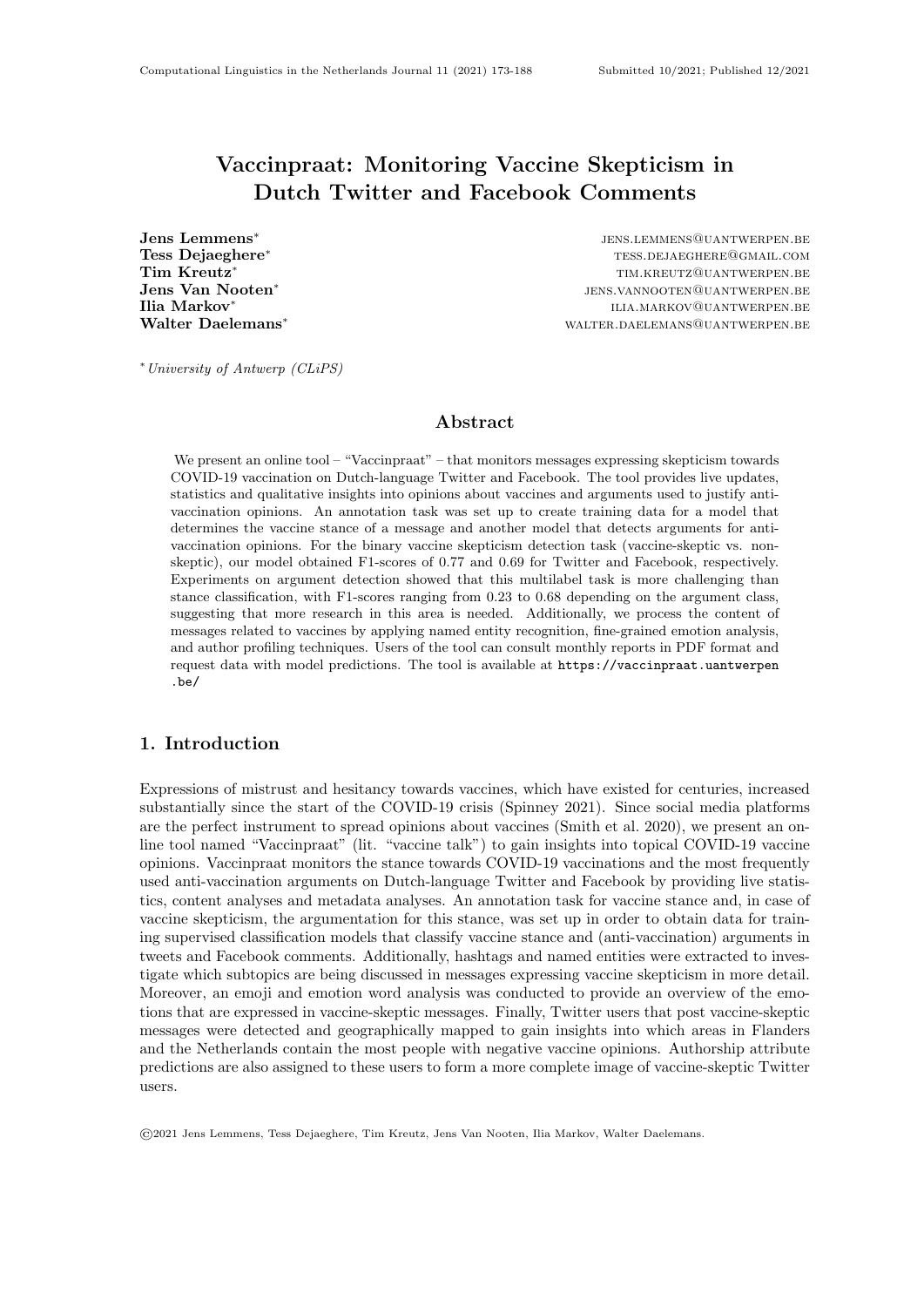## <span id="page-1-3"></span>2. Related research

Joshi et al. (2018) provided an overview of existing approaches for vaccine behaviour classification, which is the task of determining whether a person has received or will receive a vaccine or not based on social media messages. Three main types of approaches were explored: rule-based, statistical, and deep learning approaches. Various models were designed for each type of approach and the performance of these models was compared. The results showed that both the pre-trained language model (test set F1-score of 80.43%) and the statistical ensemble model (test set F1-score of 81.56%) outperformed all other tested models (DNN, CNN, BiLSTM, rule-based, logistic regression with sentence vectors).

Skeppstedt et al. (2017) developed a classifier for detecting vaccine opinion (for, against or undecided) in discussion fora. A set of  $1,190$  $1,190$  vaccination related posts retrieved from Mumsnet<sup>1</sup>, a British parental website where users can discuss parenting and related topics, was scraped and annotated for stance, and used to train a linear Support Vector Machines (SVM) classifier that uses token n-grams in two ways: first, the model was trained to classify the stance of the post (multiclass). Secondly, the model was trained to detect opinions against vaccines (binary classification). The model achieved F1-macro scores of 0.44 and 0.62 for the multiclass and binary classification tasks, respectively.

Other vaccination-related NLP research focused more on qualitative insights into vaccination opinions. Morante et al. ([2](#page-1-1)020), for instance, created the Vaccination Corpus<sup>2</sup>, which consists of 294 long-form text documents related to the 2015 measles outbreak in Disneyland, California that were retrieved from various online sources, such as blogs, government reports, (pseudo)science articles and news articles. All relevant vaccine-related events in the corpus were tagged, resulting in 6,722 unique events in total. Additionally, attribution relations were annotated. These attribution relations are a linguistic phenomenon where an attitude towards a target is ascribed to a third party, e.g. "The Hepatitis B vaccine [target] is considered one of the safest [attitude] vaccines by the WHO [third party]." Then, all opinions on (groups of) people and institutions, such as social media, conspiracy theorists and pharmaceutic companies were annotated. Finally, all arguments in the corpus were annotated (bottom-up) by indicating all claims and expressions of opinion concerning vaccinations. This task was the most challenging of all annotation tasks, because a clear formal definition of an argumentative claim is lacking, resulting in lower inter annotator agreement (IAA) than all other tasks.

Further research includes the identification of the different subtopics and fine-grained (misinformation) narratives within COVID-19 anti-vaccination messages. For example, a recent First Draft News<sup>[3](#page-1-2)</sup> report distinguished 6 main anti-vaccination subtopics (Smith et al. 2020):

- [1] Development: messages that express worry about the development, testing methodology, distribution, provision and public access of vaccines.
- [2] Safety, efficacy and necessity: messages that state that vaccines are not safe, efficient (enough), or necessary to overcome the virus.
- [3] Institutional motives: messages expressing mistrust in motives of political or economic institutions/people involved with vaccines.
- [4] Conspiracy theories: messages that spread either well-established or completely new conspiracy theories.
- [5] Liberty and freedom: messages that express concerns about how vaccines and the act of enforcing them upon people may affect civil liberty and personal freedom.
- [6] Morality and religion: messages that show how the vaccine collides with moral or religious beliefs.

<span id="page-1-0"></span><sup>1.</sup> <https://www.mumsnet.com/>

<span id="page-1-1"></span><sup>2.</sup> <https://github.com/cltl/VaccinationCorpus>

<span id="page-1-2"></span><sup>3.</sup> The report and more information about First Draft News can be found [here](https://firstdraftnews.org/long-form-article/under-the-surface-covid-19-vaccine-narratives-misinformation-and-data-deficits-on-social-media/)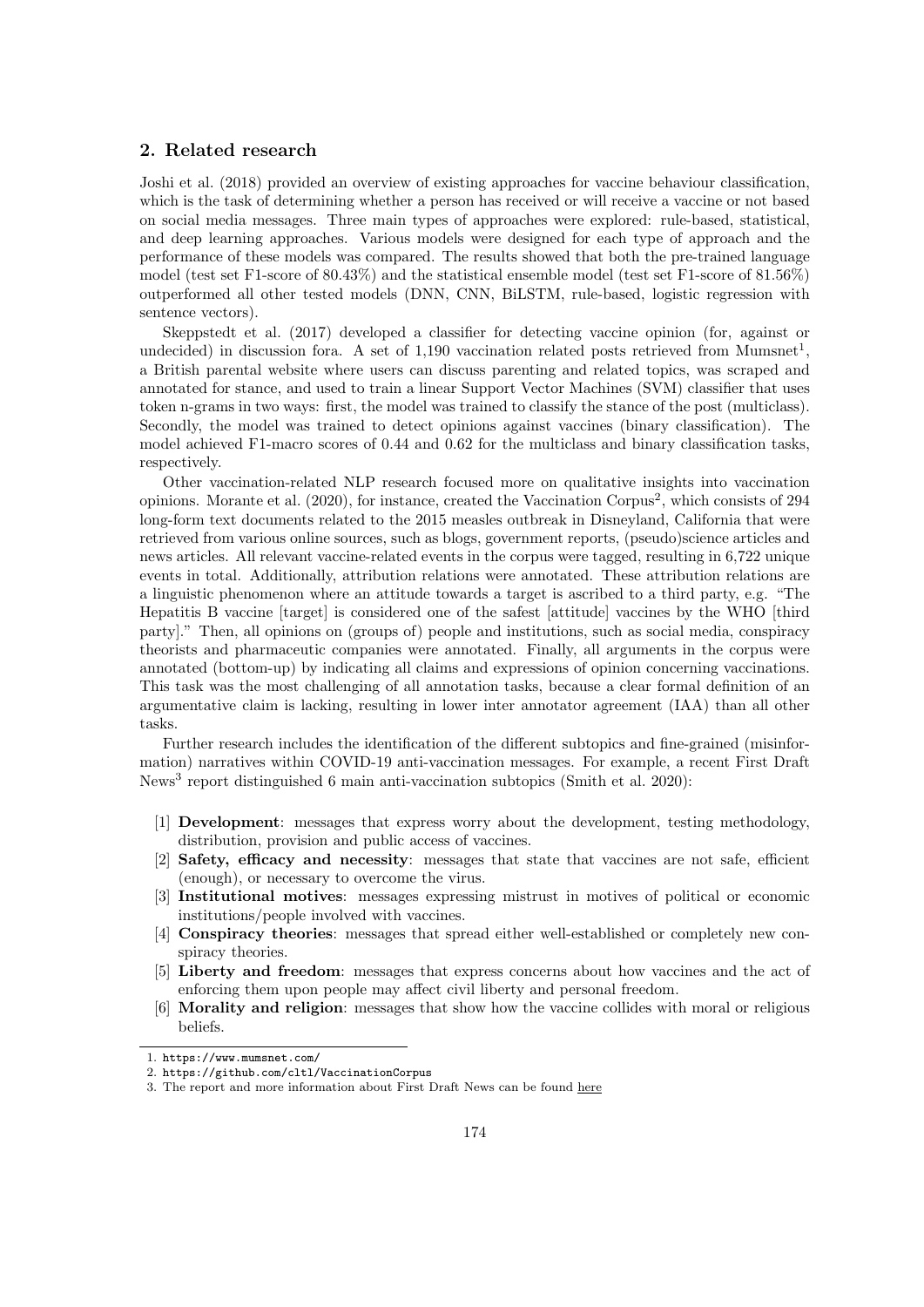These subtopics can be divided further into more fine-grained narratives after a qualitative analysis. For example, in the category "conspiracy theory", researchers found frequently recurring narratives such as "vaccines contain 5G", "Bill Gates is using the vaccines to control us" or "vaccines are used as a tool for depopulation programs". These narratives can then be broken down even further into individual utterances, i.e. actual social media messages.

In the First Draft News report, it was investigated for various languages (English, Spanish and French) how many messages related to each of the aforementioned subtopics could be found across different social media platforms (Facebook, Twitter and Instagram). Their main finding was that the distribution of these subtopics varies from language to language, similar to the different fine-grained narratives per subtopic. For example, messages pertaining to morality and religion were found substantially more frequently in Spanish messages than in French or English messages. Furthermore, it was found that different platforms dominated in different languages. Twitter, for instance, was substantially more dominant in English language messages than in French or Spanish messages. Vaccinpraat will provide insights into these matters in the case of Dutch-language social media.

## 3. Methodology

#### 3.1 Data

We automatically scrape all Dutch-language tweets on a daily basis with the Twitter API using the method described by Kreutz and Daelemans (2019). Regular expressions are then used to filter all vaccination related messages. To obtain Facebook data, we use the Facepager<sup>[4](#page-2-0)</sup> app (Jünger and Keyling 2019) to extract all posts originating from public pro-vaccination, anti-vaccination, and neutral pages on a weekly basis and scrape all comments to those posts that are publicly available. The Facebook pages were collected manually using the Facebook search function and boolean queries in Google search, and include pages from both Flanders and the Netherlands.

#### <span id="page-2-1"></span>3.2 Preliminary stance classification

In the earlier stages of the tool, heuristics were used to determine the vaccine stance ("pro", "anti" or "neutral") of a message. For Twitter, we used hand-picked lists of pro- and anti-vaccination hashtags (see Table [9](#page-15-0) in Appendix). In order to determine the vaccine stance, the following rules were employed:

- Tweets that contain neither pro- nor anti-vaccination hashtags are labeled as "neutral".
- Tweets that contain one or more anti-vaccination hashtag(s) are labeled as "anti-vaccination".
- Tweets containing one or more pro-vaccination hashtag(s) are labeled as "pro-vaccination".
- Since a manual analysis of the previous rule showed that false positives of the pro-vaccination class tend to occur in tweets where pro-vaccination hashtags are negated, tweets containing a pro-vaccination hashtag followed directly by "niet" ("not"), e.g. "#ikvaccineerniet" or "#ikvaccineer niet", are labeled as "anti-vaccination".
- Further, we observed that tweets containing both pro- and anti-vaccination hashtags are often posted by vaccine skeptics criticizing people with pro-vaccination opinions. Therefore, these tweets were labeled as "anti-vaccination".

In the case of Facebook, we used the pages that comments were placed on as a proxy for their stance; comments on anti-vaccination pages received an "anti" label and comments on pro-vaccination pages were labeled as "pro". Comments originating from other pages were treated as neutral comments. Although this naive approach provides an indication of the "buzz" of COVID-19 vaccination on neutral, pro-vaccination, and anti-vaccination Facebook pages, an obvious drawback is that the

<span id="page-2-0"></span><sup>4.</sup> <https://github.com/strohne/Facepager>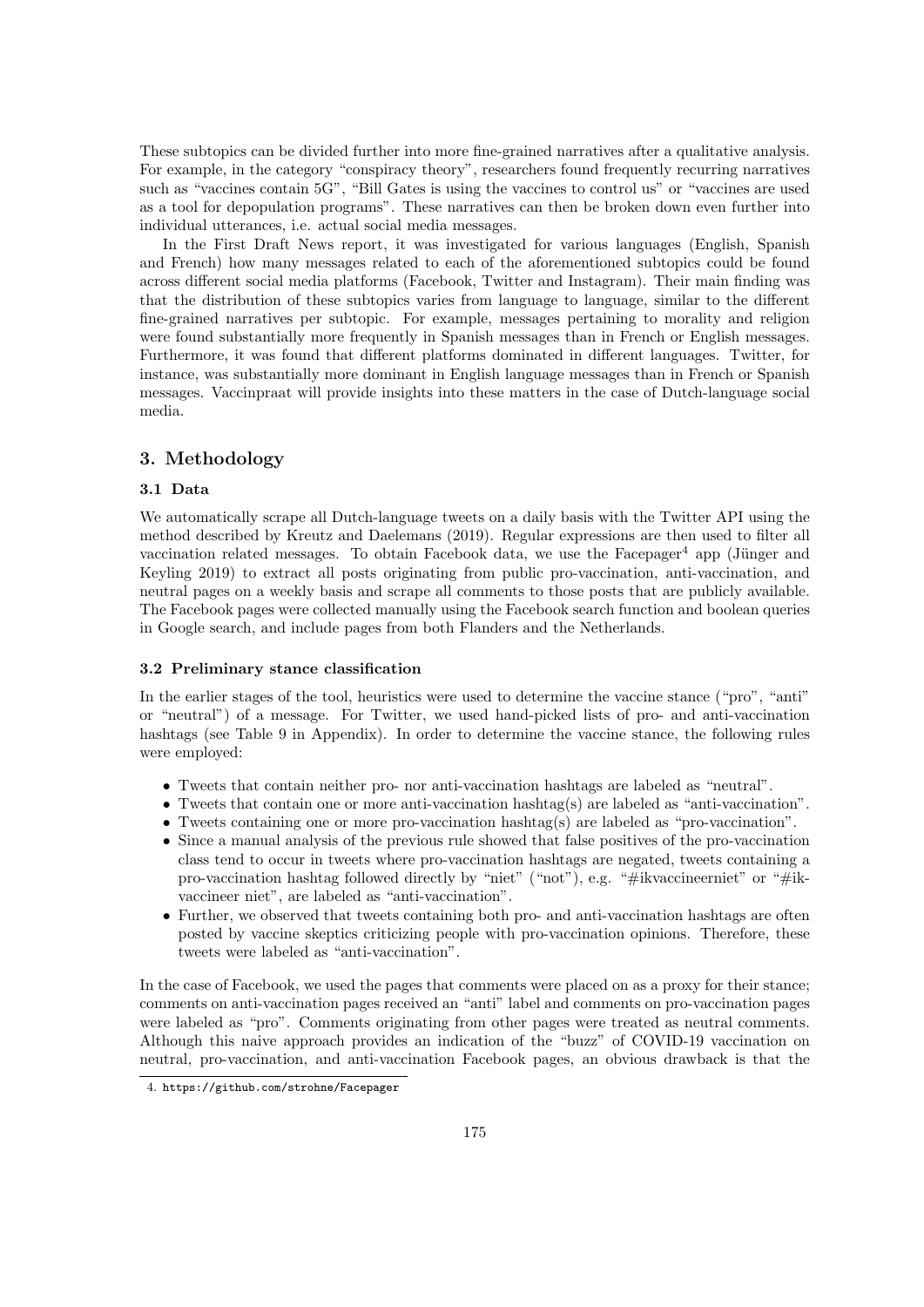<span id="page-3-1"></span>

| Method     | Class          | Pre          | <b>Rec</b> | F1           |
|------------|----------------|--------------|------------|--------------|
|            | Anti           | 0.33         | 1          | 0.50         |
| "Anti"     | Pro            | $\mathbf{0}$ | 0          | $\mathbf{0}$ |
| baseline   | Neutral        | ∩            | 0          | 0            |
|            | Macro-averaged | 0.17         | 0.17       | 0.17         |
|            | Anti           | 0.33         | 0.33       | 0.33         |
| Random     | Pro            | 0.33         | 0.33       | $0.33\,$     |
| baseline   | Neutral        | 0.33         | 0.33       | $0.33\,$     |
|            | Macro-averaged | 0.33         | 0.33       | 0.33         |
|            | Anti           | 0.68         | 0.45       | 0.54         |
| Twitter    | Pro            | 0.49         | 0.76       | 0.60         |
| heuristics | Neutral        | 0.45         | 0.40       | 0.45         |
|            | Macro-averaged | 0.56         | 0.54       | $0.53\,$     |
|            | Anti           | 0.66         | 0.55       | 0.60         |
| Facebook   | Pro            | 0.52         | 0.40       | 0.45         |
| heuristics | Neutral        | 0.40         | 0.57       | 0.47         |
|            | Macro-averaged | 0.53         | 0.51       | 0.51         |

Table 1: Performance of the heuristics and baselines on the stance classification task (measured on 300 manually annotated tweets and Facebook comments with balanced class distributions).

number of neutral comments is overestimated, because these pages (typically newspaper pages) are much more active than specific anti- or pro-vaccination pages, but by definition do not only contain neutral comments. To measure this overestimation of neutral comments and test the overall performance of the heuristics used for the preliminary stance classification, the methods were applied to 300 randomly selected annotated tweets and the same number of annotated Facebook comments with balanced class distributions (see Section [3.3](#page-3-0) for a full description of the annotation process). Two baselines were used: one that predicted the "anti" label for all messages and another that randomly predicted one of the three classes.

The results, which can be found in Table [1,](#page-3-1) show that the heuristics for Twitter and Facebook perform (approximately) equally well and substantially better than the naive baselines for all of the classes, suggesting that they can be used for preliminary stance classification. As expected, however, an overestimation of the neutral class can be observed as evidenced by the low precision scores of that class in both Facebook and Twitter. Since it is clear that these results are sub-optimal and that more sophisticated models are necessary for high-quality predictions, an annotation task was set up to create training data for supervised models.

#### <span id="page-3-0"></span>3.3 Annotation task

Three annotators (all Bachelor students and native speakers of Dutch) annotated the region, vaccine stance and argumentation (in the case of vaccine skepticism) of a subset of 8,855 vaccine-related tweets and 5,234 vaccine-related Facebook comments posted between December 2020 and May 2021. To avoid oversampling of neutral messages, the annotators were provided with data that contained 50% anti-vaccination messages, 25% pro-vaccination messages and 25% neutral messages as estimated by the heuristic methods. For Facebook, the posts of the comments were made available and if the comment was a reply to another comment, this comment was also provided as conversational context to aid the annotation process.

As evidenced by the aforementioned First Draft report, negative opinions towards vaccines can vary on a spectrum from slightly hesitant and questioning to radical paranoia and misinformation (Smith et al. 2020). Therefore, we distinguished between "vaccine hesitancy" and "anti-vaccination" messages during manual annotation, splitting the "anti" category used in our rule-based classification method into two more nuanced categories. For the region, possible labels were "Belgium (Flanders)"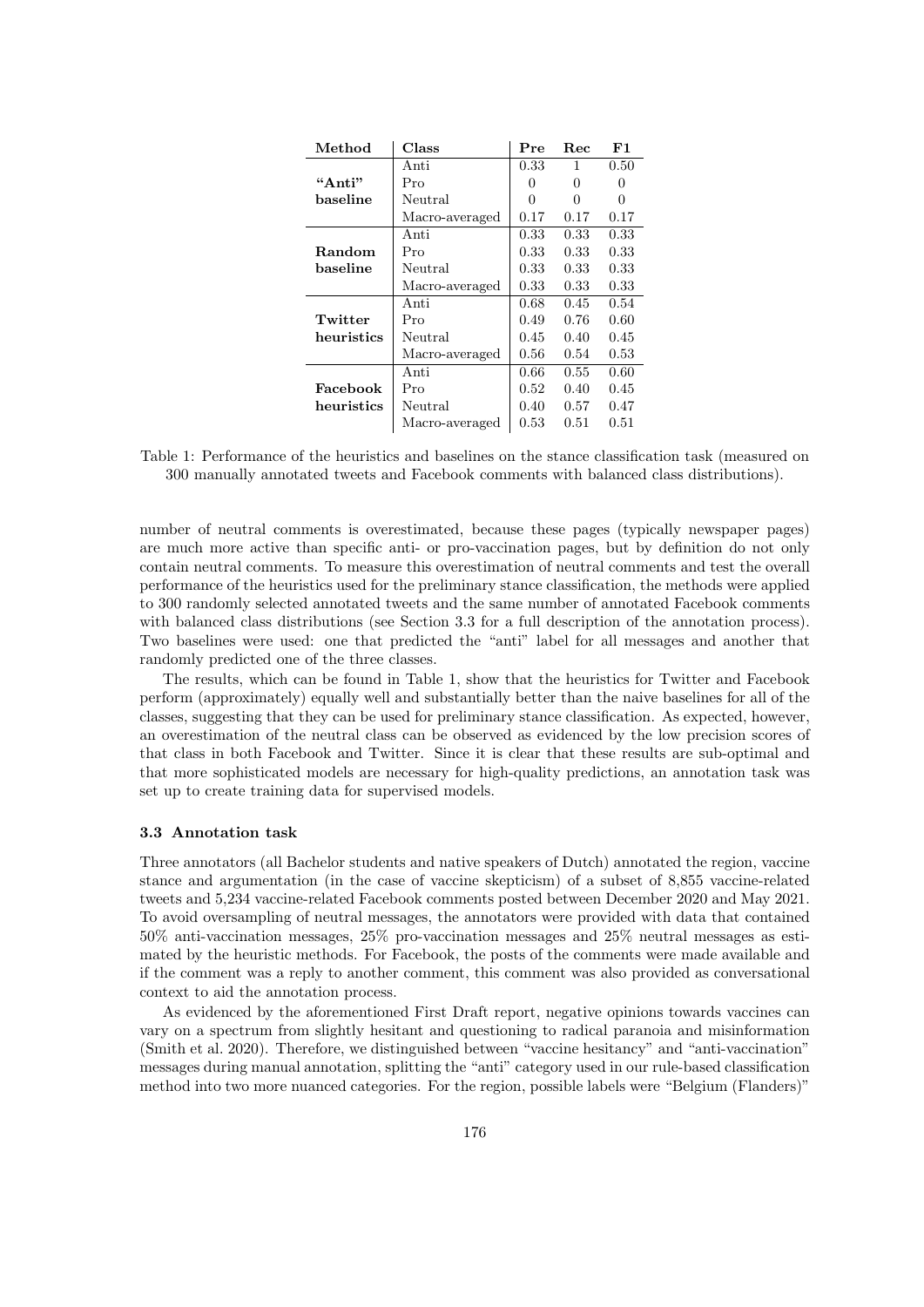| Vaccine stance    | Twitter | Facebook | Total  |
|-------------------|---------|----------|--------|
| Anti-vaccination  | 4.424   | 2,194    | 6,618  |
| Vaccine hesitancy | 2,507   | 1,759    | 4,266  |
| Neutral           | 579     | 396      | 975    |
| Pro-vaccination   | 1,270   | 885      | 2,155  |
| A 11              | 8,780   | 5.234    | 14,014 |

<span id="page-4-2"></span><span id="page-4-0"></span>Table 2: Number of annotated messages per platform and vaccine stance.

| Argument type                     | Twitter  | Facebook  | Total |
|-----------------------------------|----------|-----------|-------|
| Liberty                           | 3,314(1) | 399 $(4)$ | 3,713 |
| Institutional motives             | 1,704(2) | 276(6)    | 1,980 |
| Criticism on vaccination strategy | 736(4)   | 971(2)    | 1,707 |
| Safety                            | 1,382(3) | 1,316(1)  | 1,698 |
| Efficacy                          | 637(5)   | 285(5)    | 922   |
| Development                       | 450(7)   | 467(3)    | 917   |
| Conspiracy theory                 | 481(6)   | 167(7)    | 648   |
| Morality                          | 193(8)   | 44 (8)    | 237   |
| Alternative medicine              | 140(9)   | 35(9)     | 175   |

Table 3: Number of annotated anti-vaccination argument types per platform (descending order).

and "the Netherlands". Regarding the anti-vaccination arguments, we largely adopted the list of topics proposed in the First Draft Report described in Section [2,](#page-1-3) but we adapted this list to our specific needs; since a qualitative analysis of the collected data showed that messages frequently show criticism towards the government's vaccination policy, on the one hand, and talk about alternative medicine as a cure for COVID-19, on the other hand, we included these two categories as additional argument types. Further, we split the class "safety, efficacy and necessity" into "safety", on the one hand, and "efficacy and necessity", on the other hand, to better reflect the peculiarities of these two different categories. This resulted in a multiclass, multilabel classification task with 9 possible types of arguments (see Table [3](#page-4-0) for a full overview of the different argument classes).

The annotators were provided with detailed annotation guidelines<sup>[5](#page-4-1)</sup> containing definitions, examples and decision-making cues for both the stance and argument annotation tasks to ensure high quality gold standard labels. In order to train the annotators for the annotation tasks and calculate the inter-annotator agreement (IAA), a set of 400 Facebook comments and 400 tweets with a 50%/25%/25% distribution of anti-vaccination/pro-vaccination/neutral messages was sampled with the heuristics methods. For vaccination stance on Twitter and Facebook, respectively, the average pairwise Cohen's Kappa amounts to 0.3601 and 0.4967, whereas the average pairwise percent agreement is 52.00% and 64.85%. This relatively low IAA agreement was mostly caused by disagreement in the vaccine hesitancy and anti-vaccination classes: the average pairwise Cohen's Kappa for comments where all three annotators chose either "vaccine hesitancy" or "anti-vaccination" amounts to only 0.259. Because of this low agreement, the labels were converted to binary labels during the development of the supervised classification method described in Section [3.4](#page-5-0) to avoid performance plateaus. Concretely, the labels "vaccine hesitancy" and "anti-vaccination" were regarded as "vaccine-skeptic" messages, whereas the group of neutral and pro-vaccination messages were considered as "non-skeptic". For these binary labels, the average pairwise Cohen's Kappa amounts to 0.5542 and 0.6630 (for Twitter and Facebook), and the average pairwise percent agreement to 82.30% and 82.76% (i.e. "moderate" to "substantial" agreement cf. Landis and Koch (1977)).

Since only the vaccine hesitancy and anti-vaccination messages are relevant for the argument labeling task, and these numbers are too low for separate evaluation, the IAA for this task was

<span id="page-4-1"></span><sup>5.</sup> [https://github.com/clips/vaccinpraat](https://github.com/clips/vaccinpraat_annotation_guidelines) annotation guidelines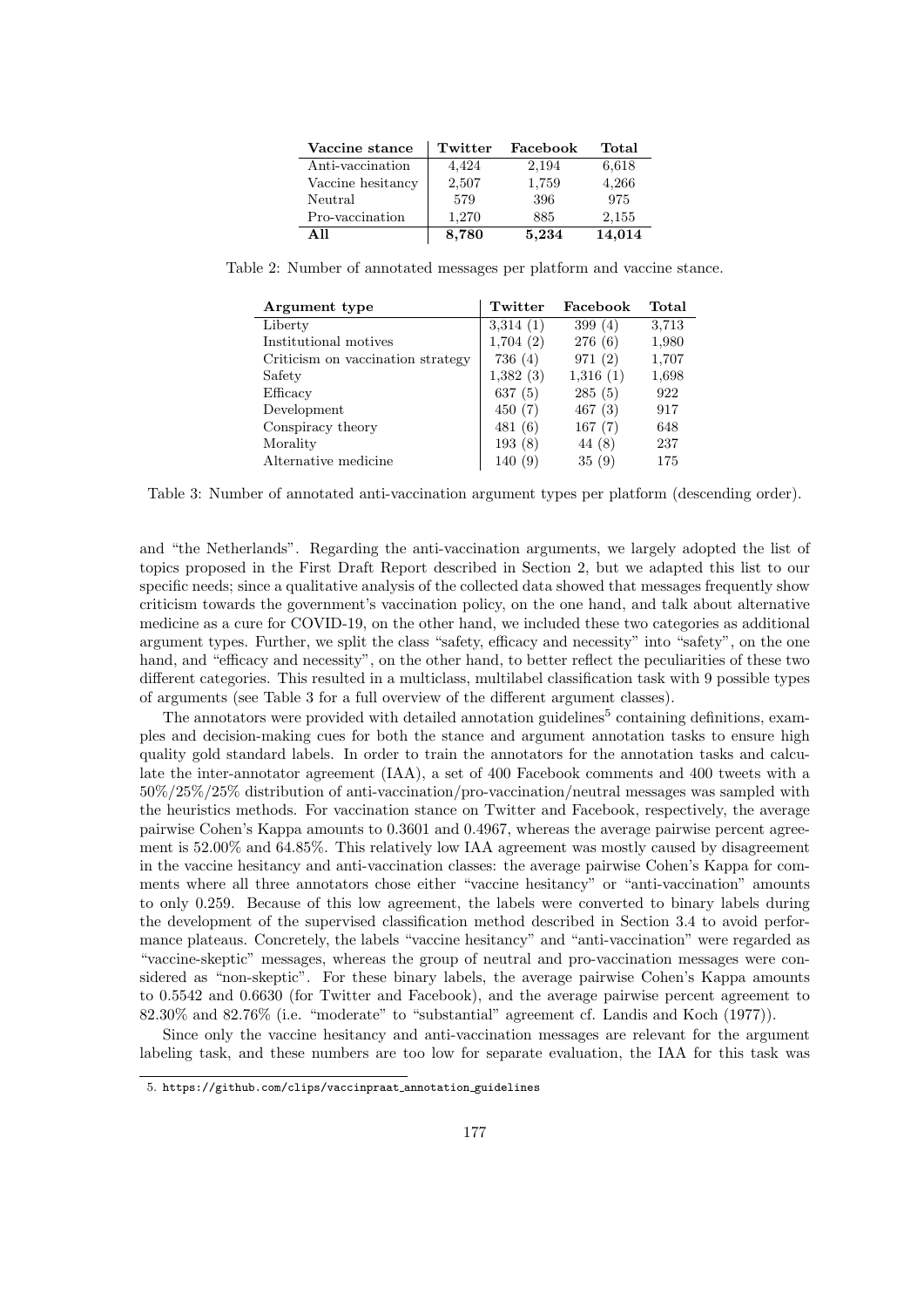calculated on both platforms together. Because argument annotation is a multilabel task, the annotators were asked to put the most dominant argument of a message as the first label and the IAA was based on these labels only. This resulted in an average pairwise Cohen's Kappa of 0.4369, whereas the average pairwise percent agreement amounted to 53.68%, corresponding to a "moderate" agreement (Landis and Koch 1977). After the training phase and the calculation of the IAA, it was decided to let the students annotate messages individually (one student per message) to maximize the number of annotations.

In Table [2,](#page-4-2) the number of annotated messages in Twitter and Facebook per stance can be found and Table [3](#page-4-0) shows the number of annotated messages per anti-vaccination argument. From the statistics in these tables, it can be observed that the most frequently occurring vaccine stance in our subset is anti-vaccination, followed by vaccine hesitancy, pro-vaccination, and finally neutral comments. Note that the heuristics described in Section [3.2](#page-2-1) were used to balance the data used for annotation and that the observed stance distribution therefore does not necessarily reflect the distribution of the data that is collected on a daily basis.

Regarding the arguments, the most to least frequent classes in our data are "liberty", "institutional motives", "criticism on vaccination strategy", "safety", "efficacy", "development", "conspiracy theory", "morality", and "alternative medicine" when considering both social media platforms simultaneously<sup>[6](#page-5-1)</sup>. However, the order of this frequency varies between Twitter and Facebook: for Twitter, the most frequent arguments are "liberty", "institutional motives" and "safety", whereas "safety", "criticism on vaccination strategy" and "development" are observed the most frequently on Facebook. The argument classes "morality" and "alternative medicine" have the lowest frequencies in both Twitter and Facebook. Note that there is a large discrepancy in the frequency of certain arguments across the platforms. For example, "liberty" and "institutional motives" are arguments that occur substantially more frequently on Twitter than on Facebook in both absolute and relative terms. This could possibly be caused by the fact that we have access to all Dutch-language tweets posted daily, but not to all Dutch Facebook comments, since we are forced to select Facebook data manually and do not have access to private Facebook groups. Therefore, the presented (relative) frequencies of the arguments in the Facebook data may not represent the true distribution of arguments used in all Facebook comments.

#### <span id="page-5-0"></span>3.4 BERT-based classification

The annotated data described in the previous section was used to develop a vaccine skepticism detection model and argument classification model based on BERTje/RobBERT (de Vries et al. 2019, Delobelle et al. 2020), the Dutch versions of BERT/RoBERTa (Devlin et al. 2019, Liu et al. 2019), respectively. During fine-tuning, it was investigated which parameter settings yielded highest results and whether fine-tuning on both social media platforms simultaneously improved results compared to fine-tuning only on messages scraped from a single platform. Further, it was examined whether adding conversational context to Facebook data can boost performance. This conversational context was added to the Facebook data by appending the previous turn in a comment thread (if any) and/or the post on which the comment was made to the end of relevant comment and separating them using the separator token ("[SEP]"). The conversational context was always put after the comment (most recent context first) so that when the entire string was longer than the maximum sequence length of the models, the context was truncated and not the message itself. For both classification tasks, a train-test split was constructed, splitting across post boundaries<sup>[7](#page-5-2)</sup> for Facebook to prevent messages from the same discussion thread to appear both in the training and test sets, that is, to avoid within-post bias. The statistics of these splits can be found in Table [4](#page-6-0) and [5.](#page-6-1)

<span id="page-5-1"></span><sup>6.</sup> Note that our data was collected in a specific time frame (December 2020 - May 2021) and that this distribution can vary over time.

<span id="page-5-2"></span><sup>7.</sup> Splitting across post boundaries makes it impossible to use k-fold cross-validation, i.e to create k splits of equal length with stratified label distributions, which is why a train-test split was used.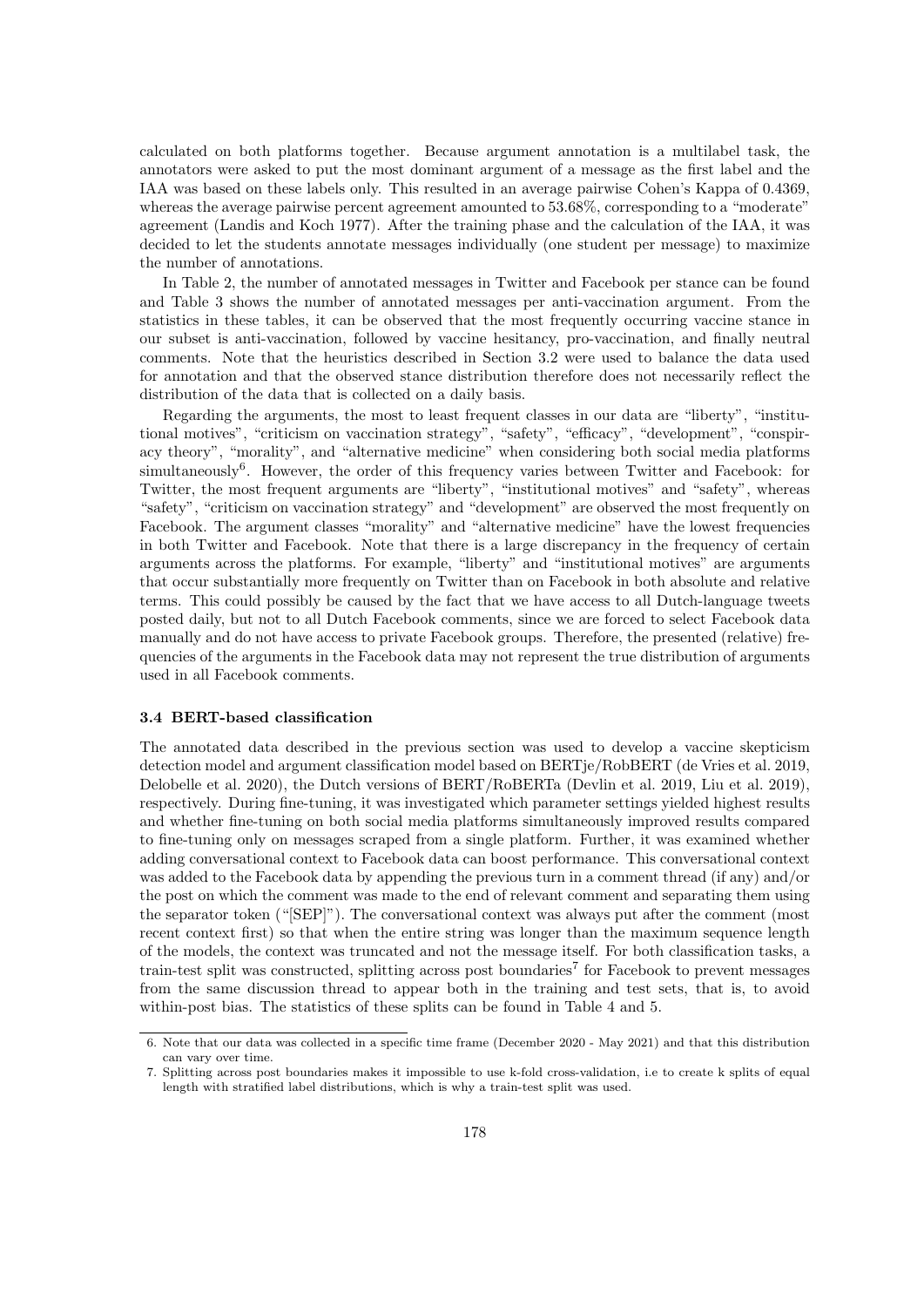<span id="page-6-0"></span>

|                 | Training |          |        | <b>Testing</b> |          |       |
|-----------------|----------|----------|--------|----------------|----------|-------|
|                 | Twitter  | Facebook | Both   | Twitter        | Facebook | Both  |
| Vaccine-skeptic | 6.238    | 3.596    | 9.834  | 693            | 321      | 1,014 |
| Non-skeptic     | 1,664    | 1.144    | 2,808  | 185            | 117      | 302   |
| Total           | 7,902    | 4.740    | 12.642 | 878            | 438      | 1,316 |

Table 4: The number of messages in the training and test sets for the stance classification task.

<span id="page-6-1"></span>

|                                | Training |          |       | <b>Testing</b> |          |       |
|--------------------------------|----------|----------|-------|----------------|----------|-------|
|                                | Twitter  | Facebook | Both  | Twitter        | Facebook | Both  |
| Alternative medicine           | 140      | 45       | 185   | 35             | 11       | 46    |
| Conspiracy theory              | 550      | 176      | 726   | 137            | 52       | 189   |
| Criticism vaccination strategy | 783      | 910      | 1,693 | 196            | 312      | 508   |
| Development                    | 452      | 369      | 821   | 113            | 142      | 255   |
| Efficacy                       | 688      | 339      | 1.027 | 172            | 61       | 233   |
| Institutional motives          | 1,455    | 212      | 1,667 | 364            | 100      | 464   |
| Liberty                        | 2.712    | 340      | 3,052 | 678            | 110      | 788   |
| Morality                       | 181      | 51       | 232   | 45             | 8        | 53    |
| Safety                         | 1.194    | 975      | 2,169 | 299            | 441      | 740   |
| N messages                     | 6.772    | 2,906    | 9,678 | 1.667          | 1,011    | 2,678 |

Table 5: The number of messages in the training and test sets for the argument classification task.

#### 4. Results

#### 4.1 Vaccine stance

For the classification of vaccine stance, RobBERT was used (Delobelle et al. 2020). It was investigated whether fine-tuning on Twitter and Facebook combined improved performance over finetuning on comments from these platforms separately. Further, the optimal number of epochs (3 to 10), batch size (4, 8, 16, 32, 64) and learning rate (3e-4, 1e-4, 5e-5, 3e-5, 2e-5) were grid searched, and it was determined whether using conversational context in Facebook boosts the performance (using the previous comment in the discussion thread, the post on which the comment was made, or both). The results were compared to a random baseline and to the heuristics methods described in Section [3.2.](#page-2-1) The Twitter heuristics, as shown in Table [6,](#page-7-0) performed considerably better in this binary classification setting (70% F1) than in the multiclass setting (53% F1), due to less confusion between the pro-vaccination and neutral classes. The Facebook heuristics, however, showed lower performance (30% F1), because only a small fraction of hesitant comments in the test set originated from anti-vaccination Facebook pages, an issue addressed earlier.

When examining the results in Table [6](#page-7-0) further, it can be observed that the highest F1-scores obtained for Twitter and Facebook, respectively, are 0.77 and 0.69. Moreover, using conversational context and/or fine-tuning on both social media platforms simultaneously did not improve model performance on the stance classification task. Regarding the optimal hyperparameters, using 4 epochs for fine-tuning, a batch size of 8 and a learning rate of 5e-5 provided the best test set results for both platforms. Note that in the case where RobBERT was fine-tuned on tweets only, the optimal batch size increased to 64, although the batch size parameter had only marginal influence on the obtained results in this setting, meaning that the results with a batch size of 64 were not substantially better than with a batch size of 8. In addition, it was investigated whether RobBERT showed statistically significant improvements in performance compared to the heuristics, which was the case for both Twitter and Facebook, regardless whether RobBERT was trained on the data from a single or from both platforms  $(p<0.001$  for all experiments; McNemar (1947)). For its implementation in Vaccinpraat, RobBERT was fine-tuned on all available annotated data (without conversational context) for 4 epochs using a batch size of 8 and a learning rate of 5e-5.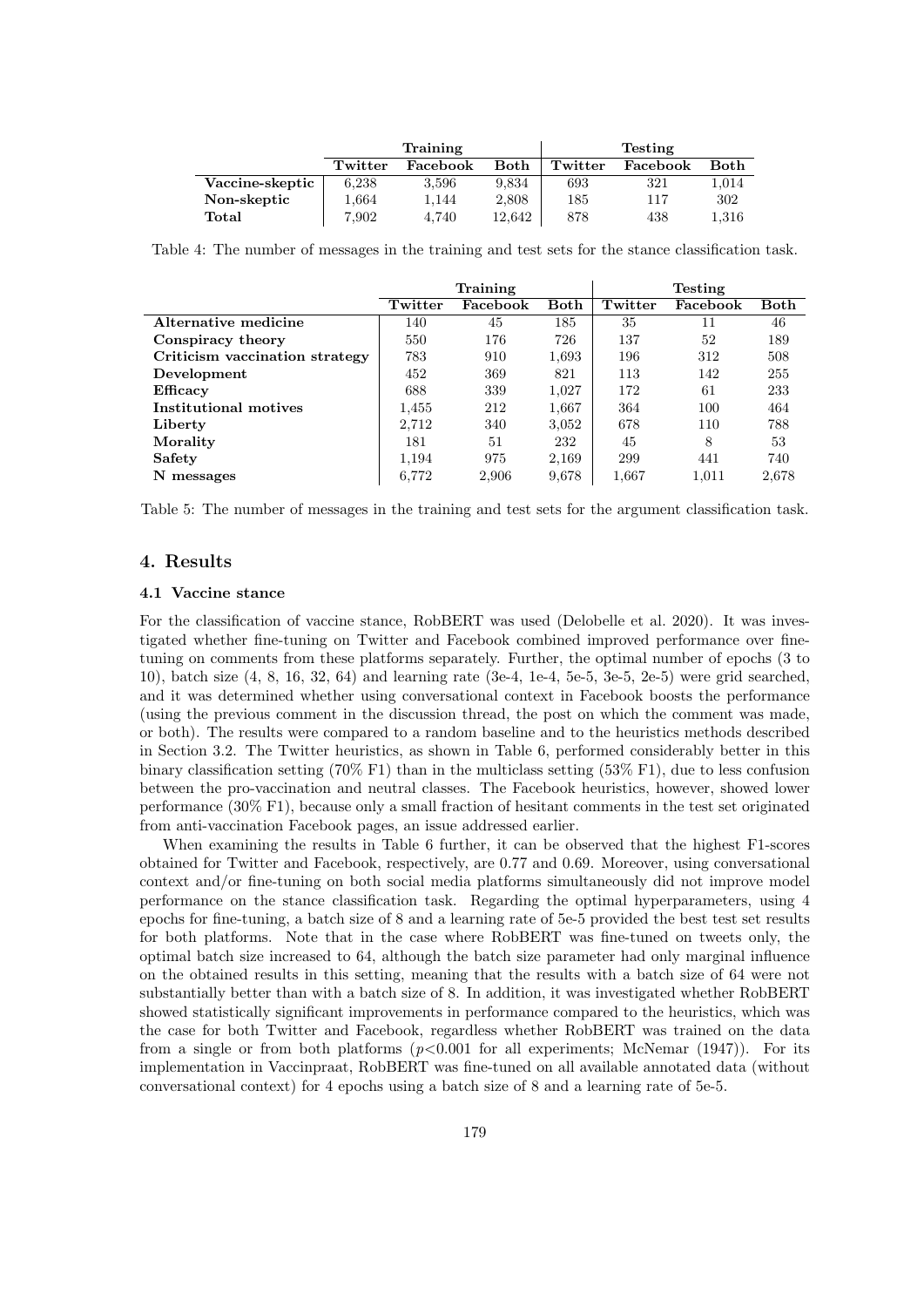<span id="page-7-0"></span>

| Train         | $\operatorname{\mathrm{\mathbf{Test}}}$ | <b>Epochs</b> | Batch size | Learning rate | Context | Pre  | Rec  | F1      |
|---------------|-----------------------------------------|---------------|------------|---------------|---------|------|------|---------|
| TW            | $_{\rm{TW}}$                            | 4             | 64         | $5e-5$        | N/A     | 0.78 | 0.76 | $0.77*$ |
| FB            | FB                                      | 4             | 8          | $5e-5$        | None    | 0.69 | 0.69 | $0.69*$ |
| Both          | TW                                      | 4             |            | $5e-5$        | None    | 0.75 | 0.75 | $0.75*$ |
| Both          | FB                                      | 4             |            | $5e-5$        | None    | 0.69 | 0.69 | $0.69*$ |
| Both          | Both                                    | 4             | 8          | $5e-5$        | None    | 0.73 | 0.73 | $0.73*$ |
| Heuristics    | $_{\rm TW}$                             | $\rm N/A$     | N/A        | N/A           | N/A     | 0.69 | 0.72 | 0.70    |
| Heuristics    | FB                                      | N/A           | N/A        | N/A           | N/A     | 0.50 | 0.50 | 0.30    |
| <b>Random</b> | TW                                      | N/A           | N/A        | N/A           | N/A     | 0.51 | 0.51 | 0.51    |
| Random        | FB                                      | N/A           | N/A        | N/A           | N/A     | 0.51 | 0.51 | 0.51    |

Table 6: Results (macro-averaged) for stance prediction, including the optimal parameter settings. The asterisk symbol indicates statistically significant gains over the heuristics methods.

#### 4.2 Anti-vaccination arguments

For the detection of the anti-vaccination arguments, BERT ie (de Vries et al. 2019) was used, since it yielded better results than RobBERT in preliminary experiments. Due to the low frequency of certain argument classes, we fine-tuned BERTje on both Facebook and Twitter messages simultaneously in order to benefit these classes. The "morality class", however, was still too underrepresented for the model to learn in preliminary experiments, which is why it was discarded in further experiments. The model's hyperparameters were optimized (exploring the same hyperparameters and hyperparameter settings as in the stance classification experiments described above), and it was investigated whether conversational context on Facebook improves the performance of the model. We report the performance of the model on the test set (and on the Facebook and Twitter comments in this test set separately).

In Table [7,](#page-8-0) the effect of conversational context on classification performance was investigated when fine-tuning on both Twitter and Facebook data. Macro-averaged F1-scores obtained on the entire test set, and on the tweets and Facebook comments in this test set separately are reported. As shown in Table [7,](#page-8-0) the best results on the Facebook data were obtained when using both the Facebook post and the previous conversational turn in the comment threads (if applicable) as conversational context. These results showed statistically significant improvements for three of the most frequent argument classes in Facebook: "safety", "development" and "criticism on vaccination strategy"  $(p<0.001$  for all three classes, McNemar  $(1947)$ ). For the tweets in the test set, the F1-score macro-averaged across classes could not be improved, although significant improvements in the "consipracy theory" ( $p=0.01$ ), "institutional motives" ( $p=0.02$ ), and "liberty" classes ( $p<0.001$ ) were observed when using all conversational context items for Facebook comments, indicating cross-genre improvements in these frequent classes, but performance drops in the other (less frequent) classes (McNemar 1947). When considering the entire test set, best results were also obtained when using all conversational context, showing statistically significant gains for all classes except for Development ( $p=0.03$  for "alternative medicine";  $p=0.007$  for "conspiracy theories" and "efficacy";  $p<0.001$ for "criticism on vaccination strategy", "liberty", "safety" and "institutional motives", McNemar (1947)). The optimal parameter settings for this experimental setting were 10 epochs for fine-tuning, a batch size of 16 and a learning rate of 2e-5.

In Table [8,](#page-8-1) the results of the individual argument classes can be found. We provide results on Twitter and Facebook separately, and on the entire test set, using the optimal amount of conversational context for that particular platform (determined in [7\)](#page-8-0): when testing on tweets only, no additional context was used during training, when testing on Facebook comments only or the entire test set, all conversational context was used during training. Three baselines were provided: (1) a majority class baseline, which consistently predicted the most frequently-occurring argument class in our annotated data ("liberty" for Twitter and "safety" for Facebook), (2) a random baseline, and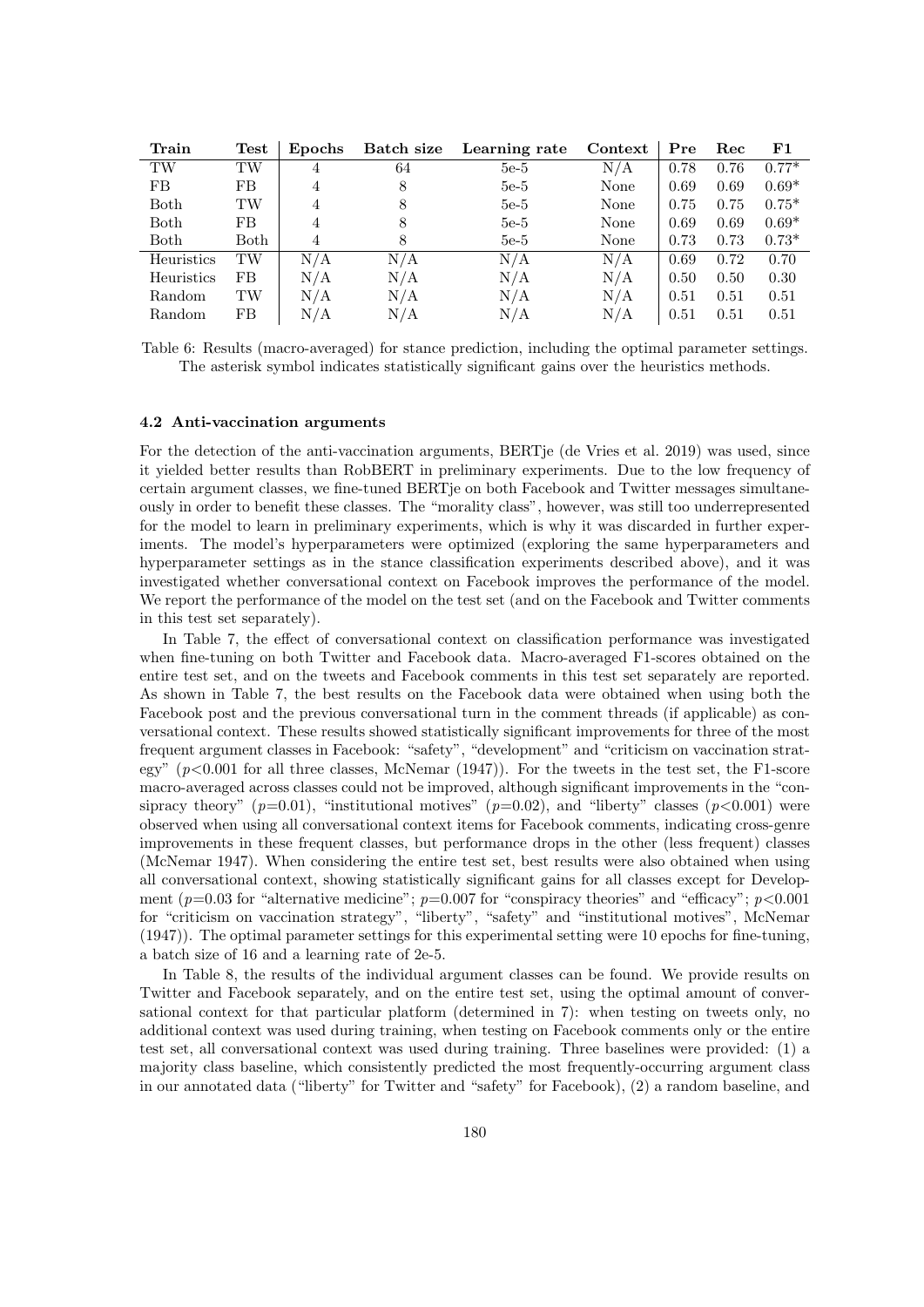<span id="page-8-0"></span>

| Added context    | Twitter $(F1)$ | Facebook $(F1)$ Combined $(F1)$ |      |
|------------------|----------------|---------------------------------|------|
| None             | 0.47           | 0.35                            | 0.44 |
| Previous message | 0.45           | 0.40                            | 0.43 |
| Post             | 0.44           | 0.42                            | 0.45 |
| All              | 0.45           | 0.43                            | 0.45 |

Table 7: Test set results (macro-averaged) for the argument classification task with BERTje fine-tuned on both social media platforms, using various amounts of conversational context.

<span id="page-8-1"></span>

| Argument                           | Twitter $(F1)$ | Facebook (F1) | Both $(F1)$ |
|------------------------------------|----------------|---------------|-------------|
| Alternative medicine               | 0.46           | 0.35          | 0.43        |
| Conspiracy theory                  | 0.39           | 0.36          | 0.40        |
| Criticism on vaccination strategy  | 0.30           | 0.55          | 0.41        |
| Development                        | 0.51           | 0.30          | 0.40        |
| Efficacy                           | 0.54           | 0.44          | 0.53        |
| Institutional motives              | 0.23           | 0.34          | 0.23        |
| Liberty                            | 0.68           | 0.54          | 0.61        |
| Safety                             | 0.63           | 0.59          | 0.59        |
|                                    |                |               |             |
| Macro-average F1                   | 0.47           | 0.43          | 0.45        |
| Micro-average F1                   | 0.50           | 0.50          | 0.48        |
| <b>Hamming Loss</b>                | 0.14           | 0.14          | 0.15        |
| Majority baseline (macro-averaged) | 0.07           | 0.08          | 0.05        |
| Random baseline (macro-averaged)   | 0.15           | 0.13          | 0.14        |
| SVM baseline (macro-averaged)      | 0.45           | 0.38          | 0.43        |

Table 8: Test results for argument detection with BERTje fine-tuned on both social media platforms (without the "morality" class; with added context items for Facebook comments).

(3) a binary relevance baseline that consisted of one SVM with linear kernel per class. Each of these SVM classifiers was trained to predict whether a specific argument was present in a message or not.

As shown by the results in Table [8,](#page-8-1) "institutional motives" were the most difficult to learn (0.23 F1), in spite of its high frequency in the training data. In contrast, the best classification performances were achieved for the "safety" (0.59 F1) and "liberty" (0.61 F1) classes due to their high frequency in the training data. Overall, macro-averaged F1 scores of 0.47 and 0.43 were obtained for Twitter and Facebook, respectively. For it's implementation in Vaccinpraat, BERTje was finetuned on all data (adding all conversational context to Facebook comments) for 10 epochs with a batch size of 16 and a learning rate of 2e-5, and it is used to detect arguments in messages from both platforms. The model will display the general trends of the most frequently occurring arguments correctly. However, the results for most classes are still sub-optimal, suggesting that more data is needed (especially for the underrepresented classes) in order to make the model more robust and represent trends in anti-vaccination arguments more accurately.

#### 4.3 Qualitative and metadata analyses

In addition to the quantitative experiments described above, qualitative and metadata analyses were conducted to gain more insights into the subtopics that are being discussed in vaccine-skeptic messages, the emotions that are expressed the most frequently in these messages, and the Twitter users who posts these messages.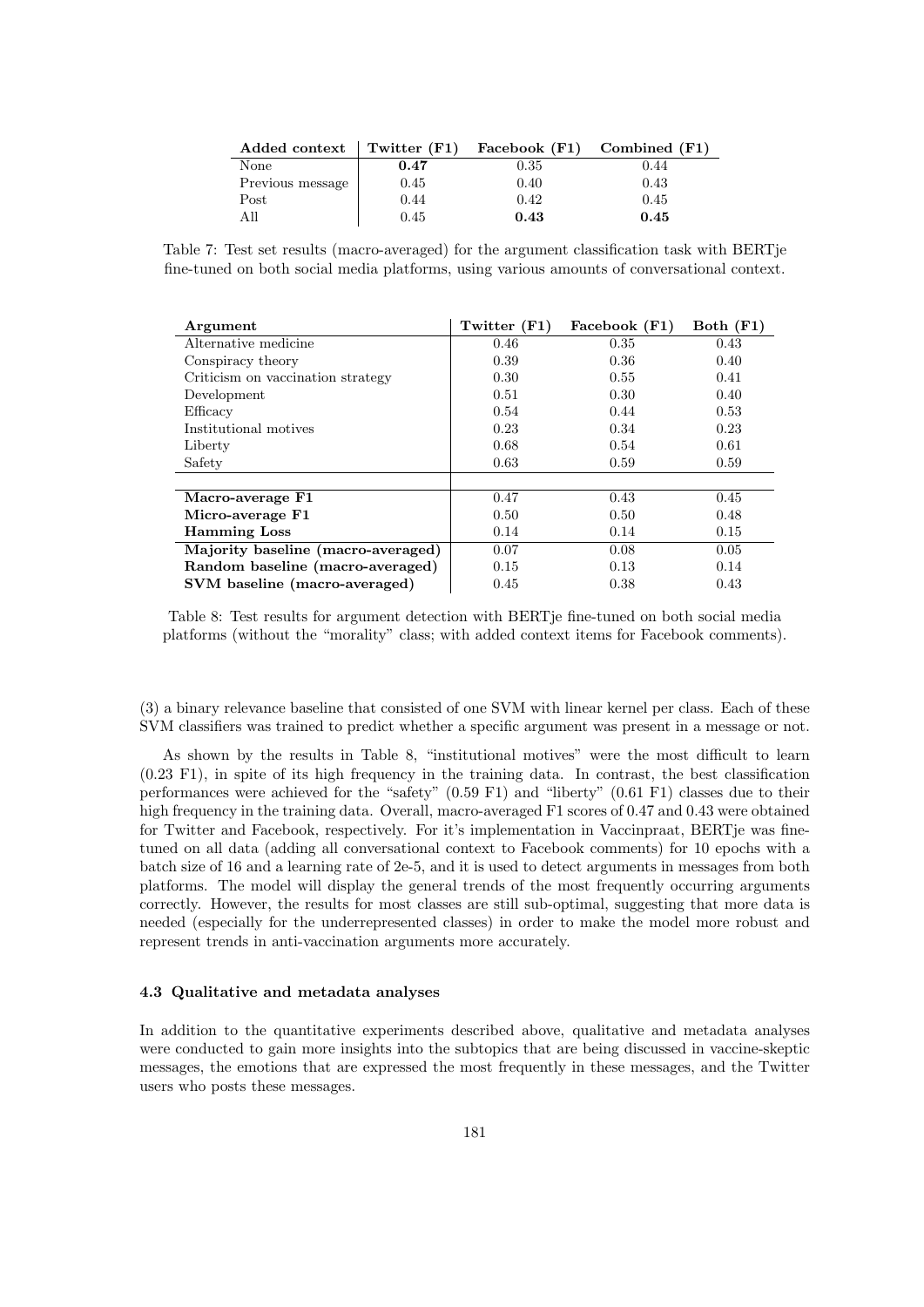<span id="page-9-1"></span><span id="page-9-0"></span>

Figure 1: Discussion topics in vaccine-skeptic messages.

#### 4.3.1 Named entities and hashtags

The Dutch Stanza named entity recognizer (Qi et al. 2020) is used on Vaccinpraat to extract all people, locations, and organizations mentioned the most frequently in the vaccine-skeptic messages in the last 30 days. These named entities are then displayed in a word cloud, such as in Figure [1a,](#page-9-0) in which their size is weighted by their frequency. It can be observed that the most frequently mentioned organizations at the time this word cloud was produced (26 August 2021) were pharmacies such as Pfizer, Moderna, Astrazeneca, and Johnson and Johnson ("Janssen"). The most frequently discussed locations, on the other hand, were France ("Frankrijk"), due to the severe corona measurements that were taken in France at this time, and Israel, because of how quickly the adult population got vaccinated there. The most frequently mentioned people were Mark Rutte (the Dutch Prime Minister) and Hugo De Jonge (the Dutch Minister of Health), who are often criticized in vaccineskeptic messages for their policies.

In addition, all hashtags in vaccine-skeptic tweets posted in the last 30 days are extracted and collected in a word cloud, which is displayed on Vaccinpraat to give a more comprehensive overview of the subtopics that are being discussed the most. As shown in Figure [1b](#page-9-1) (generated 26 August 2021), the most frequently used hashtags in this particular period were "#vaccinatieplicht" ("#vaccinationobligation") and "#vaccinatiedwang" ("#vaccinationcoercion"), indicating that personal freedom is an important discussion topic (which is also evidenced by the high frequency of the "liberty" argument class in our annotated data).

#### 4.3.2 Emotions

Besides anti-vaccination arguments and topics, Vaccinpraat also provides insights into the emotions that are expressed in vaccine-skeptic messages. To detect the most dominant emotion in each message, the Dutch LiLaH<sup>[8](#page-9-2)</sup> emotion lexicon was used (Ljubešić et al. 2020, Daelemans et al. 2020). This lexicon features the following 8 emotions: anger ("woede"), fear ("angst"), disgust ("afkeer"), joy ("plezier"), sadness ("droefheid"), trust ("vertrouwen"), anticipation ("anticipatie") and surprise ("verbazing"). For each of these emotions, all words in a message related to that particular emotion were counted. Then, the emotion with the highest word count was treated as the most dominant emotion for this message. As shown in Figure [2,](#page-10-0) this information is used to show the frequencies of the emotions expressed in vaccine-skeptic messages on a weekly basis. For weeks 31, 32 and 33 of 2021, for instance, the most dominant emotions were (mis)trust, anticipation and fear, whereas the least dominant emotions were surprise, disgust and joy. The latter emotion, joy, typically manifests in expressions such as "I am happy that I did not get vaccinated". Overall, we observe that the relative frequencies of the emotions remain stable on a week-to-week basis.

<span id="page-9-2"></span><sup>8.</sup> Linguistic Landscape of Hate Speech in Social Media: <https://lilah.eu/>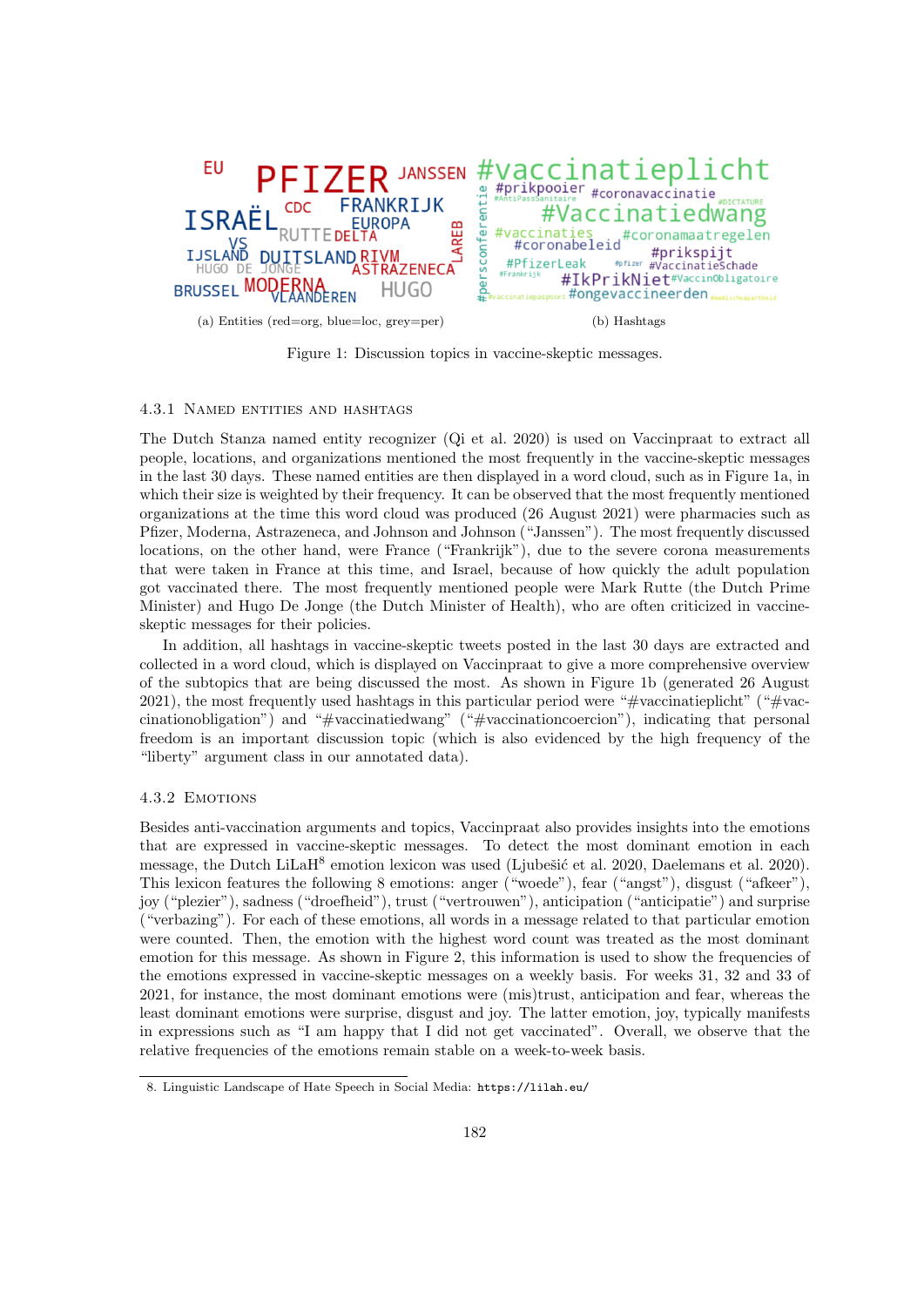<span id="page-10-0"></span>

<span id="page-10-1"></span>Figure 2: Relative frequencies of the most dominant emotion per message in weeks 31-33 of 2021.



Figure 3: Absolute frequencies of the most frequently occurring emoji in vaccine-skeptic messages.

To complement this emotion word analysis, we collect the emoji occurring in vaccine-skeptic messages in Figure [3.](#page-10-1) As shown in this figure, varieties of heart emoji, smiling emoji and a syringe emoji can be found in the top 10 most frequently used emoji in vaccine-skeptic messages. A qualitative, manual analysis showed that positive emoji such as smiling/laughing emoji are often used sarcastically or ironically, similar to the clapping hands emoji, which are also used to approve anti-vaccination statements of others. The pointing finger emoji, on the other hand, are used to refer to hyperlinks, such as other tweets or news articles.

#### 4.3.3 Metadata

To determine who posts vaccine-skeptic messages on social media, the geographical location of the Twitter users is determined by extracting the location of their recently posted tweets with the Twitter API. Then, these locations are mapped using the Google Maps API. Afterwards, author attributes, that is age, gender, personality and education level, are assigned to the users in our database by using the authorship attribute tools in the Textgain API (<https://www.textgain.com/product/api/>), which have obtained test set F1-scores of  $75\%$  (age),  $85\%$  (gender),  $67\%$  (personality) and  $81\%$ (education level). To increase the quality of their predictions, the models are run over the last 9 tweets of a user and majority voting is used to determine the final labels. All models base their predictions on text alone, with the exception of the gender detection model, which also uses the first name of the user to make predictions. Please refer to van de Loo et al. (2016) and Textgain's introduction page[9](#page-10-2) for more information about the authorship attribution models.

<span id="page-10-2"></span><sup>9.</sup> <https://www.textgain.com/textgain-has-launched/>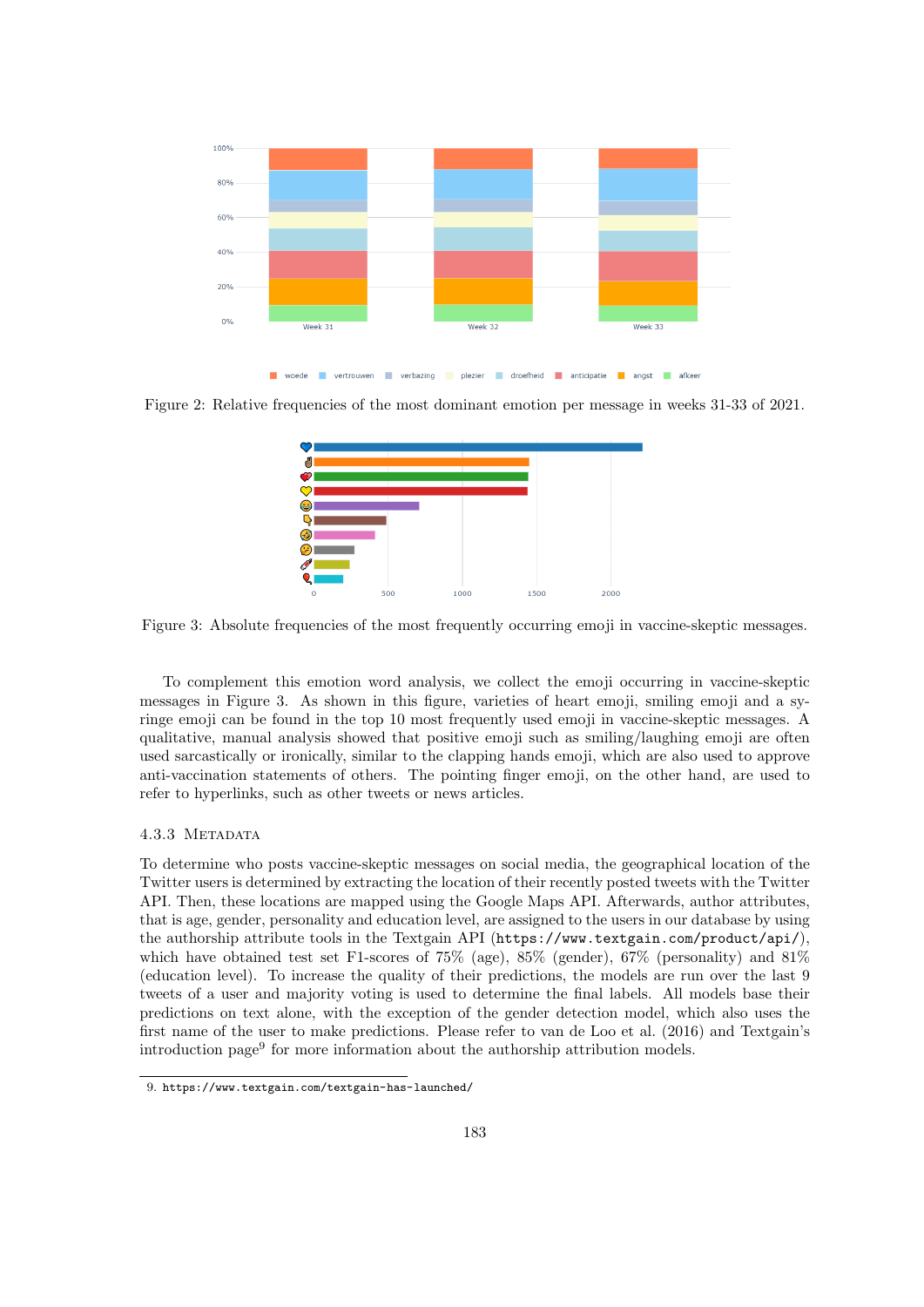<span id="page-11-0"></span>

Figure 4: Heatmap of Twitter users with anti-vaccination opinions.

<span id="page-11-2"></span>

<span id="page-11-5"></span><span id="page-11-4"></span><span id="page-11-3"></span>Figure 5: Authorship attributes of vaccine-skeptic Twitter users.

The geographical location of the vaccine-hesitant Twitter users can be found in the heatmap presented in Figure [4.](#page-11-0) Note that this figure is based on absolute numbers (not relative to the total number of Twitter users or the number of inhabitants). As can be observed from this figure, most vaccine skeptics in the Netherlands can be found around Amsterdam, Den Haag, Utrecht and Rotterdam, whereas for Flanders, most vaccine skeptics are located around Antwerp and Brussels, not surprisingly given the larger numbers of inhabitants in these cities compared to others. Nevertheless, these hotspots also show lower relative vaccine coverage in adults compared to the rest of their respective countries<sup>[10](#page-11-1)</sup>.

In Figure [5a,](#page-11-2) [5b,](#page-11-3) [5c](#page-11-4) and [5d,](#page-11-5) respectively, the distribution of the age (adult/adolescent), gender  $(male/female)^{11}$  $(male/female)^{11}$  $(male/female)^{11}$ , personality (introvert/extrovert) and education level (high/low) can be found. Note that these numbers are, similarly to the geographical data, not normalized by the total number of Twitter users. The aforementioned figures show that the vaccine skeptics on Twitter we found are often male  $(62.6\%)$ , mature  $(96.7\%)$ , extroverts  $(65.8\%)$  and lower educated  $(58.8\%)$ , which is in line

<span id="page-11-1"></span><sup>10.</sup> <https://www.laatjevaccineren.be/vaccinatieteller-cijfers-per-gemeente>;

<span id="page-11-6"></span><https://www.volksgezondheidenzorg.info/onderwerp/vaccinaties/regionaal-internationaal/covid-19> 11. The employed model is limited to binary labels only.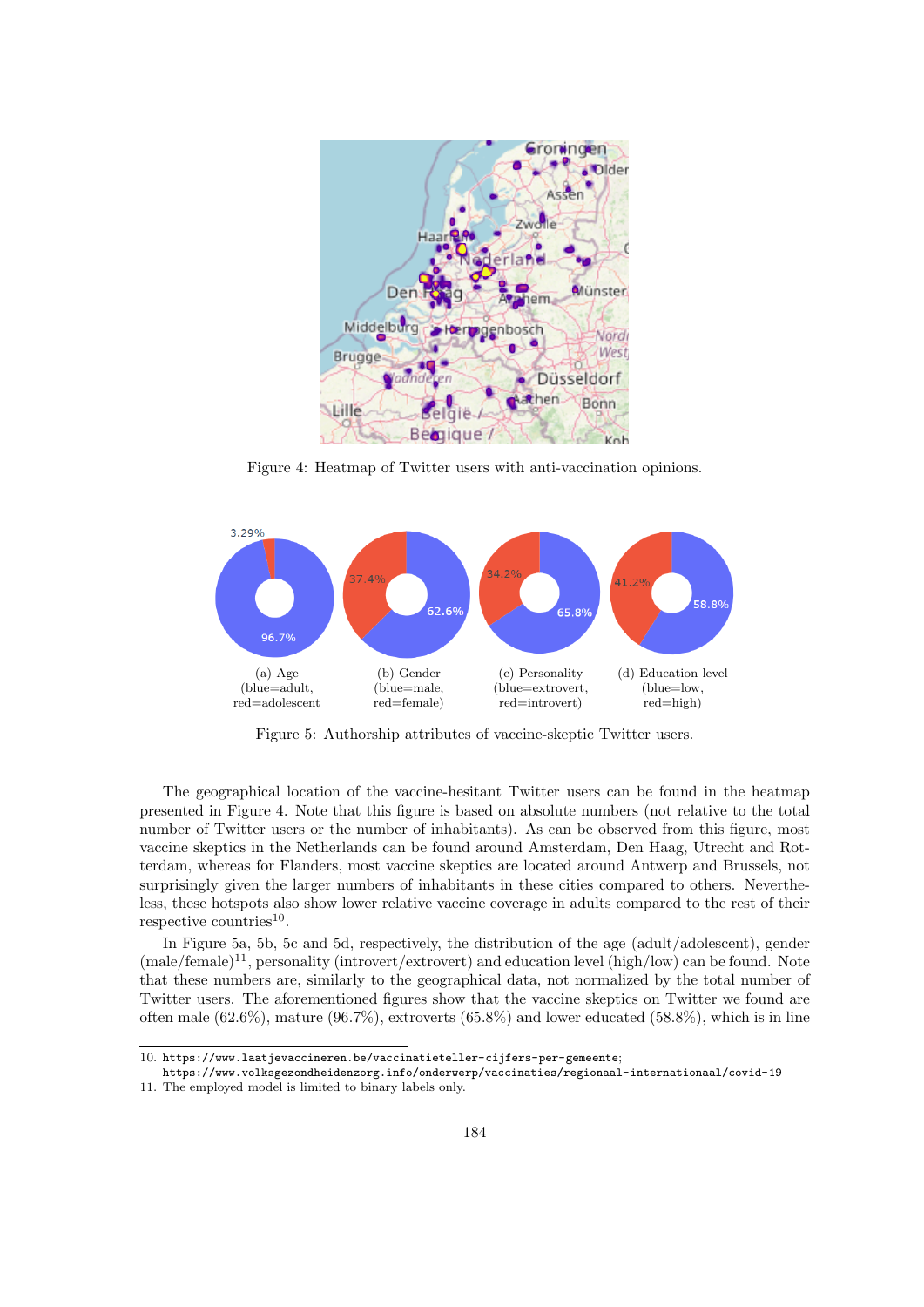with previous research on the correlation between vaccine hesitancy and education level<sup>[12](#page-12-0)</sup>. Since the metadata presented in this section is based on absolute numbers, i.e. not relative to the total number of Twitter users, it should be interpreted with caution before drawing direct conclusions. We acknowledge this limitation of the monitor and hope to address it in future research. Nevertheless, the metadata may indicate certain trends and shifts over time.

## 5. Conclusion

In this paper, we presented an online tool for monitoring vaccine opinions and anti-vaccination arguments in Dutch-language Twitter and Facebook. Vaccine-related messages were extracted using regular expressions and pre-classified using heuristics, which achieved reasonable performance when compared to a random baseline. Further, an annotation task was set up to label vaccinerelated messages with stance and argumentation in case of vaccine skepticism. Qualitative analyses of vaccine-skeptic comments suggest that negative vaccine stances can range from nuanced and slightly hesitant to radical anti-vaccination opinions and belief in conspiracy theories. However, the annotation task and inter-annotator agreement show that it is non-trivial even for trained human annotators to distinguish between slightly hesitant and radical anti-vaccination opinions.

Our binary vaccine skepticism classifier yields performances of 0.77 and 0.69 F1-macro on Twitter and Facebook, respectively, and outperforms the heuristics methods significantly. However, attempts to improve performance by adding conversational context failed for this task. For argument detection, on the other hand, we show that adding conversational context can significantly improve classification performance for most classes. Nevertheless, the task itself of determining the arguments in vaccine-skeptic messages is complex, even for human annotators (as shown previously in (Morante et al. 2020)), suggesting that more research into methods that can extract arguments from opinions is needed. Another important challenge is that of unbalanced data, which could be tackled in future work by investigating which key words can be used to preselect and balance data more efficiently.

Finally, our vaccine monitor sheds light on which people, organisations, locations and hashtags are mentioned the most frequently in vaccine-skeptic messages, which in combination with the argument detection provides a comprehensive overview of the content that is discussed in today's anti-vaccination discourse. The results show that arguments related to politics and politicians, personal freedom, and the safety of the vaccines are dominant in current (anti-)vaccination discourse, whereas the most dominant emotions expressed in vaccine-skeptic messages are (mis)trust, anticipation and even fear.

In sum, Vaccinpraat provides multidimensional insights into current vaccine opinions, antivaccination arguments and emotions. These insights are crucial in times of a global pandemic, since they provide the first step towards understanding the concerns of vaccine skeptics and to unify people with positive and negative vaccine opinions. Future research directions in this field may include exploring new key word methods to collect more balanced data, and new annotation (and classification methods that quantify vaccine hesitancy on a scale rather than binarize it).

## 6. Acknowledgements

This research was partially funded by the Belgian Ministry of Health (FN459900017). We would like to thank the Department of Communication Sciences and the Center for the Evaluation of Vaccination with whom we cooperate in the Vaxcom research group. Additionally, we would like to thank Textgain for providing their authorship attribution tools.

<span id="page-12-0"></span><sup>12.</sup> [https://www.persinfo.org/nl/nieuws/artikel/vub-onderzoek-toont-dat-meerderheid-bevolking-positie](https://www.persinfo.org/nl/nieuws/artikel/vub-onderzoek-toont-dat-meerderheid-bevolking-positief-staat-tegenover-vaccinatie/48800) [f-staat-tegenover-vaccinatie/48800](https://www.persinfo.org/nl/nieuws/artikel/vub-onderzoek-toont-dat-meerderheid-bevolking-positief-staat-tegenover-vaccinatie/48800)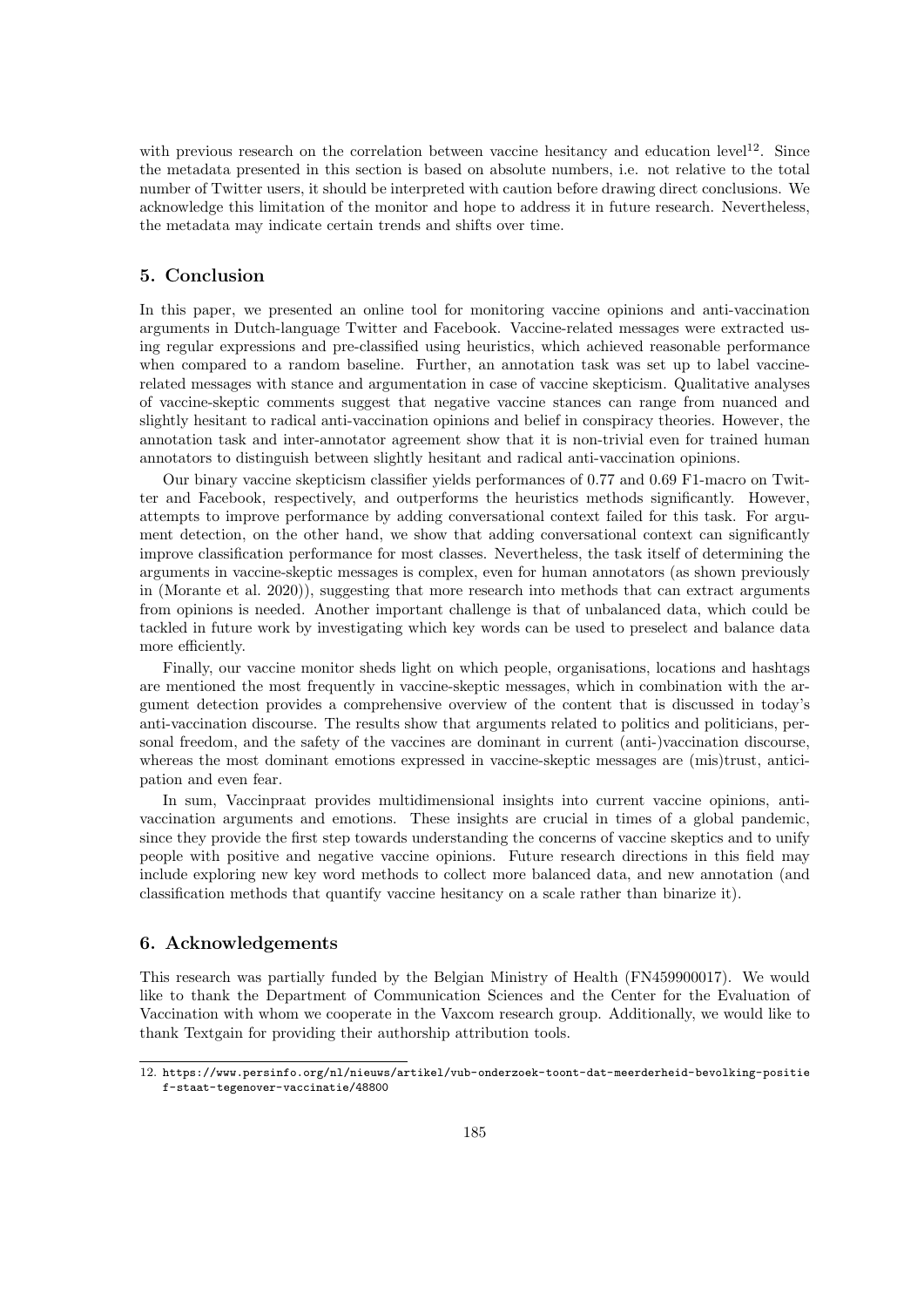## References

- Daelemans, Walter, Darja Fišer, Jasmin Franza, Denis Kranjčić, Jens Lemmens, Nikola Ljubešić, Ilia Markov, and Damjan Popič (2020), The LiLaH Emotion Lexicon of Croatian, Dutch and Slovene. Slovenian language resource repository CLARIN.SI. [http://hdl.handle.net/11356](http://hdl.handle.net/11356/1318) [/1318](http://hdl.handle.net/11356/1318).
- de Vries, Wietse, Andreas van Cranenburgh, Arianna Bisazza, Tommaso Caselli, Gertjan van Noord, and Malvina Nissim (2019), BERTje: A Dutch BERT model, CoRR. [http://arxiv.org/ab](http://arxiv.org/abs/1912.09582) [s/1912.09582](http://arxiv.org/abs/1912.09582).
- Delobelle, Pieter, Thomas Winters, and Bettina Berendt (2020), RobBERT: A Dutch RoBERTabased language model,  $CoRR$ . <https://arxiv.org/abs/2001.06286>, archivePrefix = arXiv.
- Devlin, Jacob, Ming-Wei Chang, Kenton Lee, and Kristina Toutanova (2019), BERT: Pre-training of deep bidirectional transformers for language understanding, Proceedings of the 2019 Conference of the North American Chapter of the Association for Computational Linguistics: Human Language Technologies, Volume 1 (Long and Short Papers), Association for Computational Linguistics, Minneapolis, Minnesota, pp. 4171–4186. https://aclanthology.org/N19-1423.
- Joshi, Aditya, Xiang Dai, Sarvnaz Karimi, Ross Sparks, Cécile Paris, and C Raina MacIntyre (2018), Shot or not: Comparison of NLP approaches for vaccination behaviour detection, Proceedings of the 2018 EMNLP Workshop SMM4H: The 3rd Social Media Mining for Health Applications Workshop & Shared Task, Association for Computational Linguistics, Brussels, Belgium, pp. 43– 47. <https://www.aclweb.org/anthology/W18-5911>.
- Jünger, Jakob and Till Keyling (2019), Facepager: An Application for Automated Data Retrieval on the Web.
- Kreutz, Tim and Walter Daelemans (2019), How to optimize your Twitter collection, Computational Linguistics in the Netherlands Journal (CLIN) 9, pp. 55–66. [https://www.clinjournal.or](https://www.clinjournal.org/index.php/clinj/article/view/92) [g/index.php/clinj/article/view/92](https://www.clinjournal.org/index.php/clinj/article/view/92).
- Landis, J. Richard and Gary G. Koch (1977), The measurement of observer agreement for categorical data, Biometrics pp. 159–174, JSTOR.
- Liu, Yinhan, Myle Ott, Naman Goyal, Jingfei Du, Mandar Joshi, Danqi Chen, Omer Levy, Mike Lewis, Luke Zettlemoyer, and Veselin Stoyanov (2019), RoBERTa: A robustly optimized BERT pretraining approach. <https://arxiv.org/abs/1907.11692>.
- Ljubešić, Nikola, Ilia Markov, Darja Fišer, and Walter Daelemans (2020), The LiLaH emotion lexicon of Croatian, Dutch and Slovene, Proceedings of the Third Workshop on Computational Modeling of People's Opinions, Personality, and Emotion's in Social Media, Association for Computational Linguistics, Barcelona, Spain (Online), pp. 153–157. [https://aclanthology](https://aclanthology.org/2020.peoples-1.15) [.org/2020.peoples-1.15](https://aclanthology.org/2020.peoples-1.15).
- McNemar, Quinn (1947), Note on the sampling error of the difference between correlated proportions or percentages, Psychometrika 12 (2), pp. 153–157, Springer Science and Business Media LLC. https://doi.org/10.1007/bf02295996.
- Morante, Roser, Chantal van Son, Isa Maks, and Piek Vossen (2020), Annotating perspectives on vaccination, Proceedings of the 12th Language Resources and Evaluation Conference, European Language Resources Association, Marseille, France, pp. 4964–4973. [https://aclanthology.o](https://aclanthology.org/2020.lrec-1.611) [rg/2020.lrec-1.611](https://aclanthology.org/2020.lrec-1.611).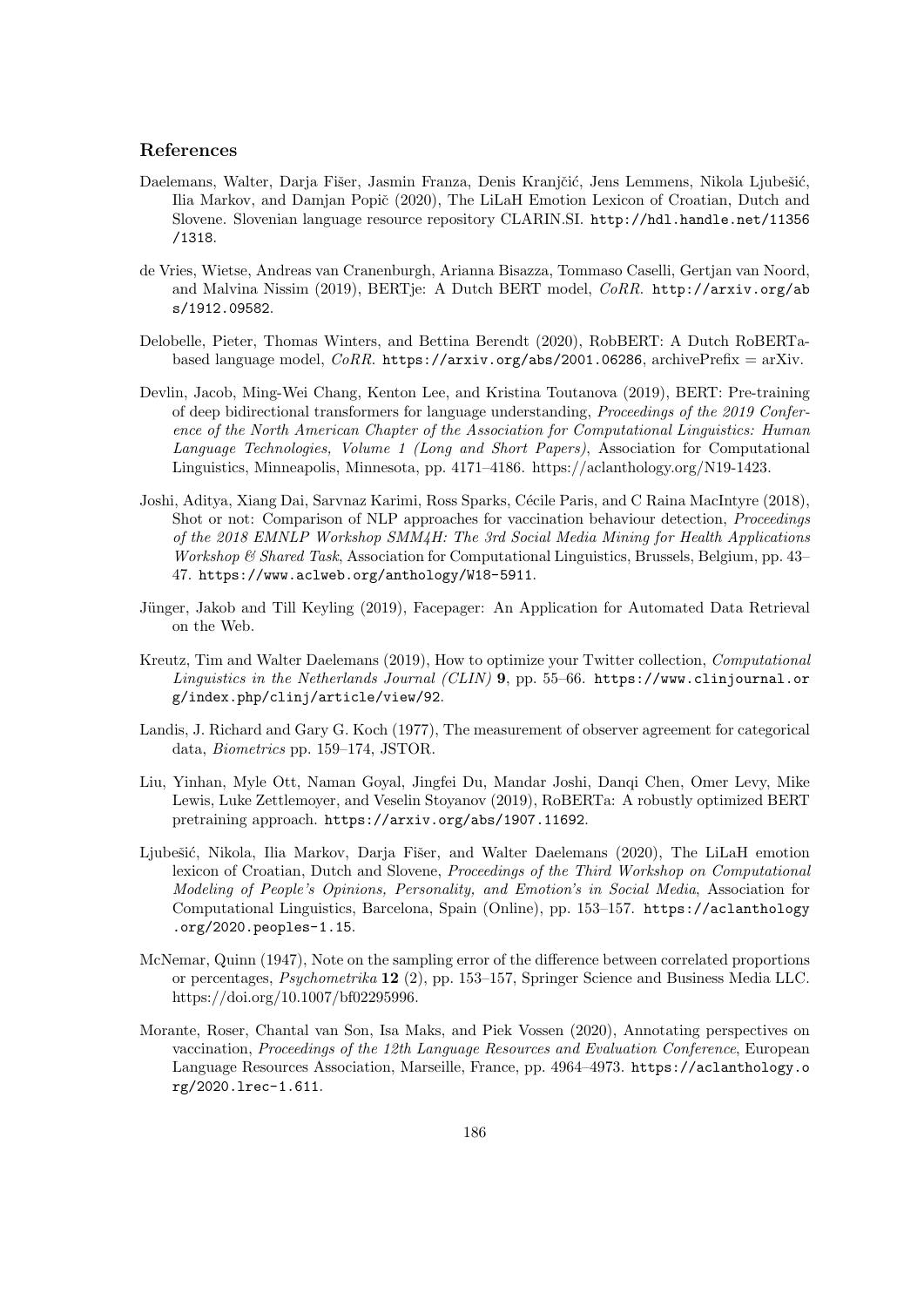- Qi, Peng, Yuhao Zhang, Yuhui Zhang, Jason Bolton, and Christopher D. Manning (2020), Stanza: A Python natural language processing toolkit for many human languages, Proceedings of the 58th Annual Meeting of the Association for Computational Linguistics: System Demonstrations. <https://nlp.stanford.edu/pubs/qi2020stanza.pdf>.
- Skeppstedt, Maria, Andreas Kerren, and Manfred Stede (2017), Automatic detection of stance towards vaccination in online discussion forums, *Proceedings of the International Workshop on* Digital Disease Detection using Social Media 2017 (DDDSM-2017), Association for Computational Linguistics, Taipei, Taiwan, pp. 1–8. <https://aclanthology.org/W17-5801>.
- Smith, Rory, Seb Cubbon, and Claire Wardle (2020), Under the Surface: COVID-19 Vaccine Narratives, Misinformation and Data Deficits on Social Media. First Draft, [https://firstdraft](https://firstdraftnews.org/wp-content/uploads/2020/11/FirstDraft_Underthesurface_Fullreport_Final.pdf?x48126) [news.org/wp-content/uploads/2020/11/FirstDraft](https://firstdraftnews.org/wp-content/uploads/2020/11/FirstDraft_Underthesurface_Fullreport_Final.pdf?x48126) Underthesurface Fullreport Final [.pdf?x48126](https://firstdraftnews.org/wp-content/uploads/2020/11/FirstDraft_Underthesurface_Fullreport_Final.pdf?x48126).
- Spinney, Laura (2021), Could understanding the history of anti-vaccine sentiment help us to overcome it?, The Guardian. [https://www.theguardian.com/society/2021/jan/26/could-un](https://www.theguardian.com/society/2021/jan/26/could-understanding-the-history-of-anti-vaccine-sentiment-help-us-to-overcome-it) [derstanding-the-history-of-anti-vaccine-sentiment-help-us-to-overcome-it](https://www.theguardian.com/society/2021/jan/26/could-understanding-the-history-of-anti-vaccine-sentiment-help-us-to-overcome-it).
- van de Loo, Janneke, Guy De Pauw, and Walter Daelemans (2016), Text-based age and gender prediction for online safety monitoring, International Journal of Cyber-Security and Digital Forensics (IJCSDF)  $5$  (1), pp. 46–60.